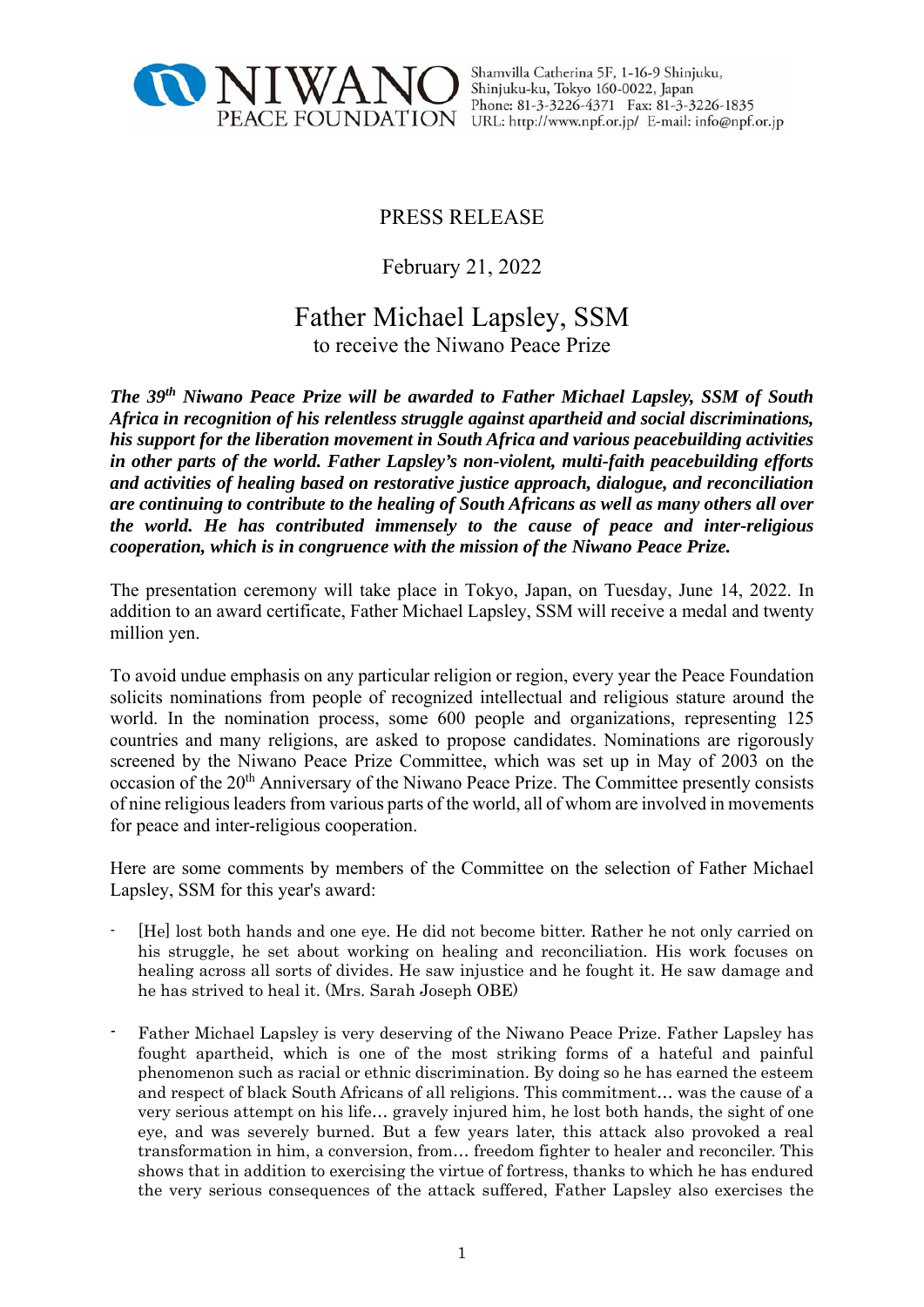virtue of humility. In his commitment he has met and collaborated with people of different religious beliefs to lead them to peace of heart. (Dr. Flaminia Giovanelli)

- After experiencing some gruesome torturing from those favoring racism, discrimination and inequalities; Father Lapsley was not scared to challenge the evils imposed by his own people over the disadvantaged. Even after liberation of South Africa from apartheid, Father Lapsley did not stop his mission of being a social justice activist for all. He realized that something more needs to be done to the victims of racism and apartheid for their holistic healing. As a global activist, Father Lapsley after recognizing that racism had not been confined to South Africa alone, he did not end his campaign for healing of memories of those within his country, he also moved globally. (Dr. Nokuzola Mndende)
- Forgiveness and hope are essential as learned from his life experiences in order for healing to take place across societies around the world. His contribution to this long-term work emphasizes and supports trauma healing and peaceful coexistence. He has reached many persons through dialogue processes at the grassroots to the top of political and religious hierarchies. His influence on healing of memories has helped many persons all over the world. (Mr. Somboon Chungprampree)
- Despite of the attack and losing his both arms, he courageously promotes healing of memory. He does not only preach it but practices it in his institution for healing memories. A victim of violence but an example of forgiveness. I still believe that Father Lapsley deserves to be recognized in such a ruthless world, where violence and power crush the victims. He paid a high price but still speaks about healing of memory. As there are many persecuted victims in our world, this is a sign of an empowered victim who speaks about forgiveness and healing. People of power need to see that we recognize victims of power. (Bishop Dr. Munib A. Younan)

## **The Niwano Peace Prize**

The Niwano Peace Foundation established the Niwano Peace Prize to honor and encourage individuals and organizations that have contributed significantly to inter-religious cooperation, thereby furthering the cause of world peace, and to make their achievements known as widely as possible. The Foundation hopes in this way both to enhance inter-religious understanding and cooperation and to encourage the emergence of still more persons devoted to working for world peace.

The Prize is named in honor of the founder and first president of the lay Buddhist organization Rissho Kosei-kai, Nikkyo Niwano. For Niwano, peace was not merely an absence of conflict among nations, but a dynamic harmony in the inner lives of people as well as in our communities, nations and the world. Seeing peace as the goal of Buddhism, Niwano devoted much of the latter half of his life to promoting world peace, especially through inter-religious discussion and cooperation.

### **Niwano Peace Prize recipients are:**

- 1. Archbishop Hélder P. Câmara (1983)
- 2. Dr. Homer A. Jack (1984)
- 3. Mr. Zhao Puchu (1985)
- 4. Dr. Philip A. Potter (1986)
- 5. The World Muslim Congress (1987)
- 6. Rev. Etai Yamada (1989)
- 7. Mr. Norman Cousins (1990)
- 8. Dr. Hildegard Goss-Mayr (1991)